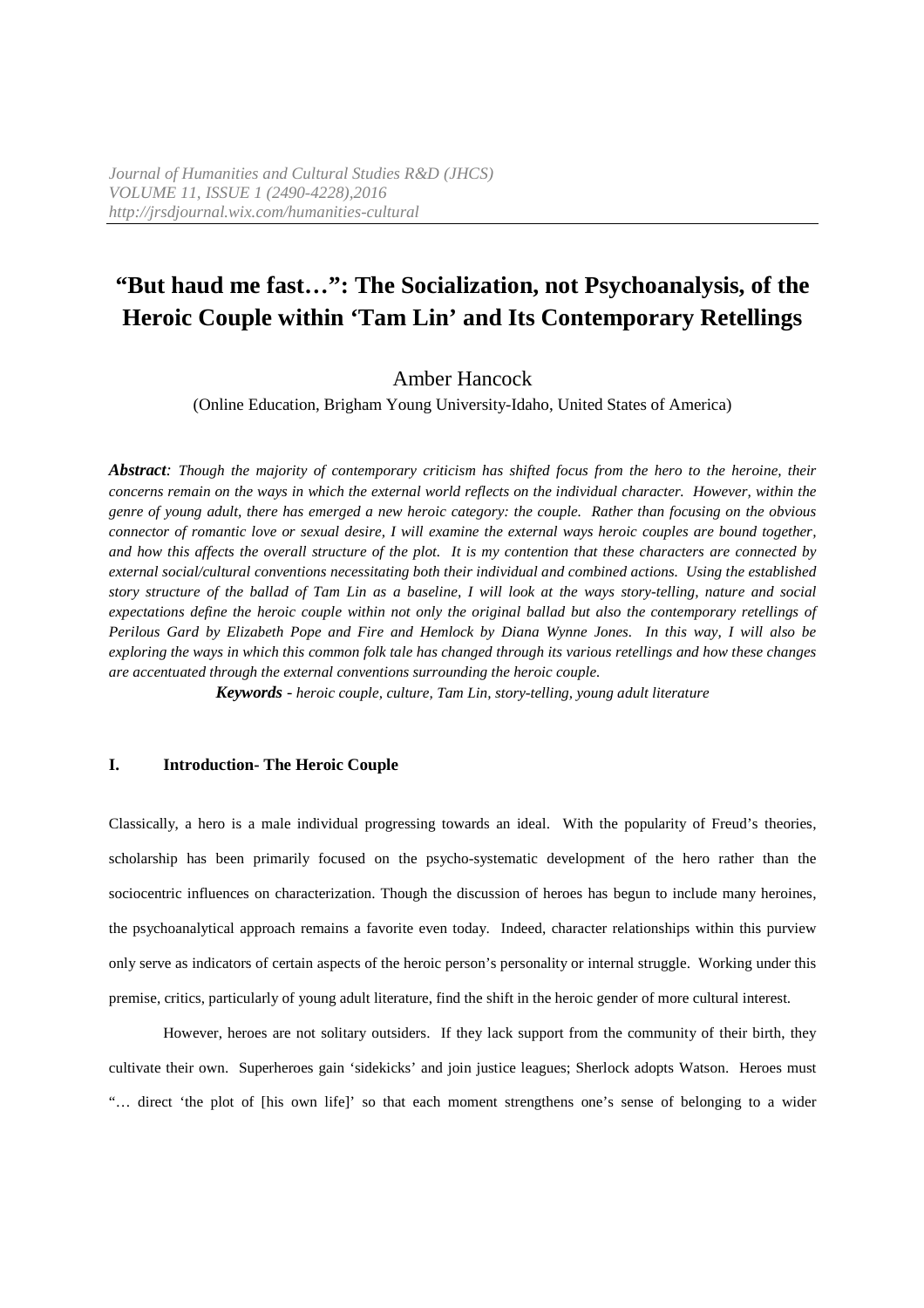community" (Moretti 19). This increasing level of socialization informs and defines a hero's behavior. It is Watson who tells the stories and explains Sherlock's actions; it is also Watson who influences and changes Sherlock's perspective. The hero and the community have a symbiotic relationship without which they could never accomplish their idealized objectives. The 'sidekicks' are the characters that pave the way for the climatic last stand. Hermione and Ron, for example, complete the preliminary tasks so Harry can face Voldemort. Heroes cannot function without their communities.

 The first gateway of socialization lies within the heroic couple dynamic.This term is defined as two characters whose relationship drives or defines the action within a story or novel. It is also an acknowledged staple of most young adult literature with a female protagonist. The scholar John Stephens in his essay entitled "Impartiality and Attachment: Ethics and Ecopoiesis in Children's Narrative Texts" identifies heroic couples as "cathartic relationships" (207). He further defines these character connections as those "…grounded in the ideational and emotional investment one person has with another which range from pre-teen close friendships to young adult incipient romances" (207). The emotional connection between two characters is not limited to mainstream heterosexual norms of romance and friendship. Homosexual and bisexual relationships also fulfill an individual's need to broaden their social sphere. However, I will be focusing my comments on heterosexual romantic couplings because of the added element of gender social roles. With this in mind, I will be focusing my attentions on the 'Ballad of Tam Lin' and two of its contemporary retellings: *The Perilous Gard* by Elizabeth Marie Pope and *Fire and Hemlock* by Diana Wynne Jones. There, I will be examining the external ways such heroic couples are bound together, and these factors (namely nature, social conventions and story-telling) necessitate both their individual and combined actions within the plot.

#### **II. The Ballad of Tam Lin – A Retelling of Social Roles**

The story of Tam Lin is one of the most popular foundational components among the Fantasy or Supernatural/Paranormal genre. From Jane Yolan to Patricia Briggs, writers of this type of literature have either retold the tale or reused its shape-changing climax. Their interest lies in the unusual nature of the tale itself. It is one of the few folktales to feature a female hero, and is grouped with other such tales including "Beauty and the Beast", "East of the Sun West of the Moon", and "Cupid and Psyche." In those tales, the protagonist, by enacting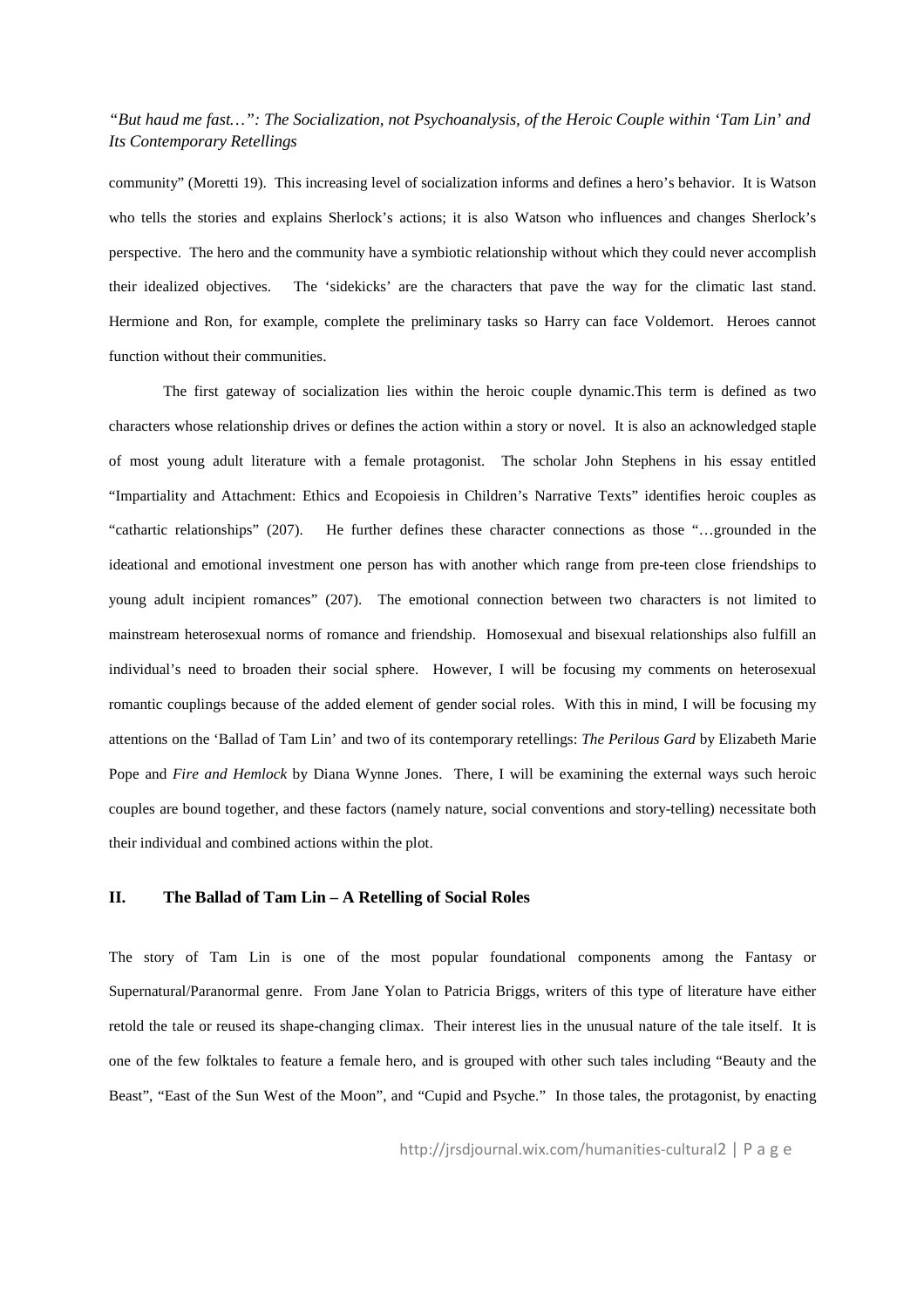her social role, finds and/or rescues her intended. In the case of Tam Lin, however, the protagonist-Janet- appears to not only reject the social norms of her society but to also gain her desires in the end. With the dearth of feminine role models in literature during the 70's, a tale that had a young girl carry the day was too tempting to overlook, and its "didactic potential" helps readers become "aware of issues and possible [fresh] interpretations in the texts" (Joosen 130-1).

Indeed, Janet's mannerisms, both before and after her pregnancy, carry a level of rebelliousness that would appeal to the modern aesthetic. First, she purposefully goes to a culturally forbidden place – Carterhaugh - because she believes she owns it and therefore, has a right to be there. "Carterhaugh it is mine ain; /My daddie gave it me; / I'll come and gang to Carterhaugh,/ And ask nae leave o' thee" (Child 33-6). Unlike Beauty or Psyche, who in their meekness and self-sacrificial tendencies exemplify pure clichés of women, Janet exhibits masculine traits. She states emphatically her right of property ownership (a generally masculine right) and asserts this right *against a man's*. This defiance becomes her primary characteristic and continues after her pregnancy becomes general knowledge. Rather than accept the man her father chose to make her honest, she not only accepts the blame upon herself but more importantly, declares that her child will only bear the name of her true love. "If my love were an earthly knight, / As he's an elfin grey, /I wadnagie my ain true love/ For nae lord that ye hae" (Child 81-4). The implication here is clear: even if her true love were human and still unavailable, she would not trade him for another who was. This stubbornness and unwillingness to deviate from her chosen course (a masculine prerogative) is what allows her to rescue Tam.

Or so many critics postulate. For them, her pregnant state only serves to facilitate the practicality of her actions. She is going to have a baby and therefore, according to the edict of established social norms, must have a husband. Yes, she is choosing who her husband will be rather than accepting the substitute her father may have chosen for her. Indeed, there is a level of practicality to "hanging" onto Tam; as the true father of her child, he has a greater vested interest in her welfare. In her society, this would surely affect her final selection. However, the discussion of practicality takes away from the significance of her being pregnant at all, and her state of being muddles the question of whether Janet is, in fact,defying her social role.

http://jrsdjournal.wix.com/humanities-cultural3 | P a g e The act of being pregnant is inarguably a decided feminine capability. It means, especially in regards to this ballad, that a piece of Tam resides within Janet, allowing him to remain tethered to the human world. Traditionally, women have served as the kite string within the relationship; and they are meant to keep their menfolk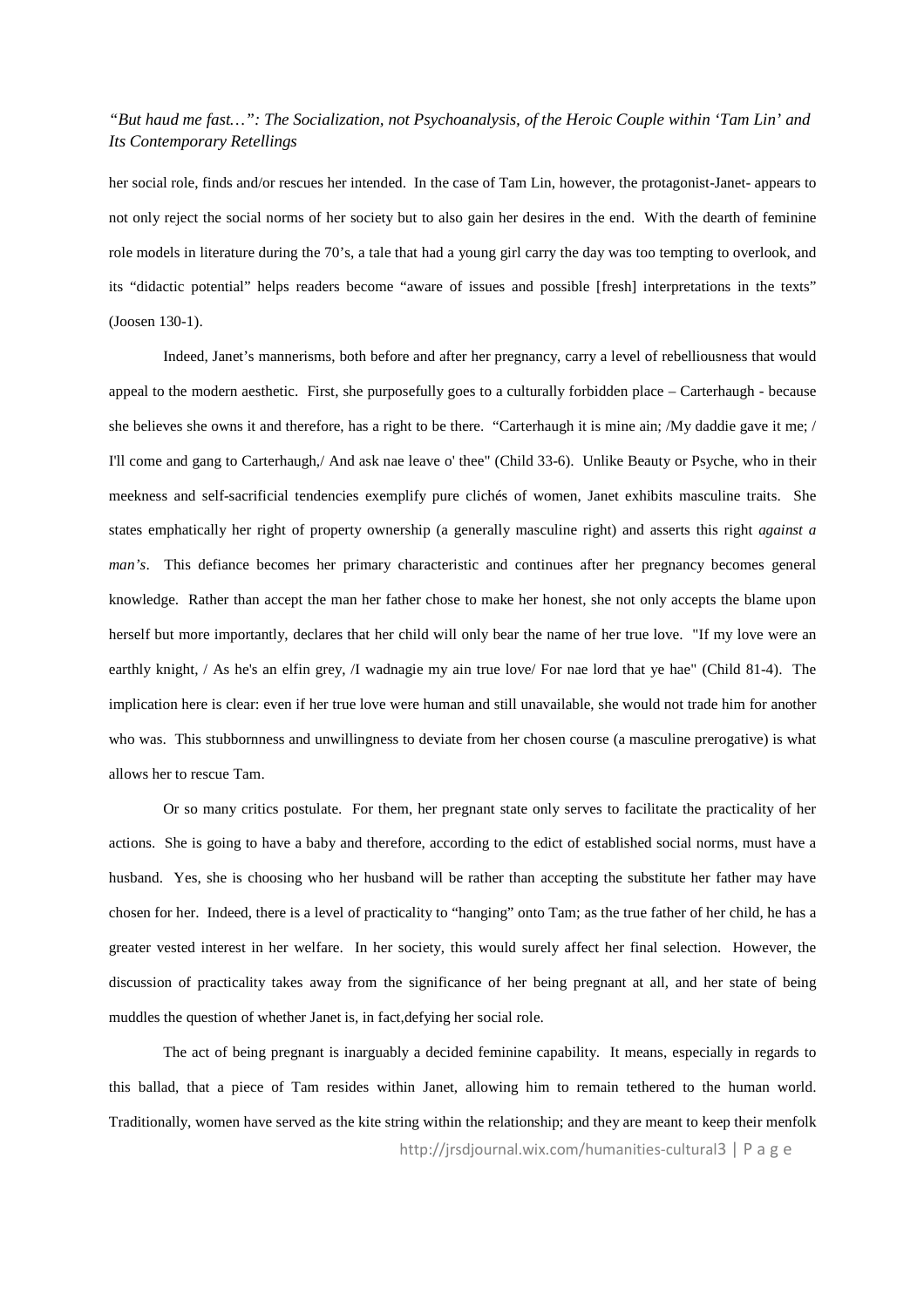tied to home (i.e. society). Like the Victorian "Angel of the House," they represent home and family while the men symbolize the outside world. This juxtaposition becomes, even more, evident once children are conceived. Historically, women were mere vessels of masculine seed. They carried the child which they had no part in creating. However, looking at this from a purely modern perspective,the situation is much more balanced. Because they receive half of their genetics from their father and the other half from their mother, children are a permanent, irrefutable connection between two individuals. In the case of Tam Lin, it is the act of pregnancy which binds this couple together more assuredly than an act of marriage.

In a traditional Bildungsroman narrative, the story ends with either marriage or a social constrict of equal weight. "...For more than a century, European consciousness will perceive the crisis of marriage as a rupture that divides a couple but destroys the very roots …of those sentiments that keep the individual 'alive'" (Moretti 23). The act of marriage constitutes their acceptance of their position within society, and through this, the individual breaks down into a cog of the social machine. Instead of 'me' or 'I,' they become 'we' or 'us.' In the realm of the heroic couple, this means that, once the two people come to together, they become the extension of each other's will; they represent one entity.

For a heroic couple of Janet and Tam, her pregnancy functions the same way and is reflected in the way that Janet and Tam behave around each other. As demonstrated above, Janet acts defiantly when she first meets Tam Lin, and she remains so to the rest of the world afterward. However, after she loses her virginity to Tam, her behavior towards him changes. In the scene following her rejection of suitors, Janet goes to find Tam. There, he tells her not only his history but also gives her a play-by-play of how to save him. Her following actions word for word abide by his instructions; indeed, from the moment that she accepted his authority, she became the instrument by which Tam saved himself.

He uses the connection through their child to grant her the authority to accomplish this. His subtle actions are made even more apparent through the Fairy Queen's reaction. It is not Janet who the Queen reels against but Tam himself. She claims that had she known he intended to use his sexual conquests as a tether, she would have exchanged his eyes and heart for wood and stone (Child 225-35). Without his eyes, Tam would have been unable to acknowledge his attraction to Janet; without his heart, he could not have felt the prerequisite love. Thus, she would have effectively emasculated him, and he would have been incapable of developing the significant emotional connection that rescues him.

http://jrsdjournal.wix.com/humanities-cultural4 | P a g e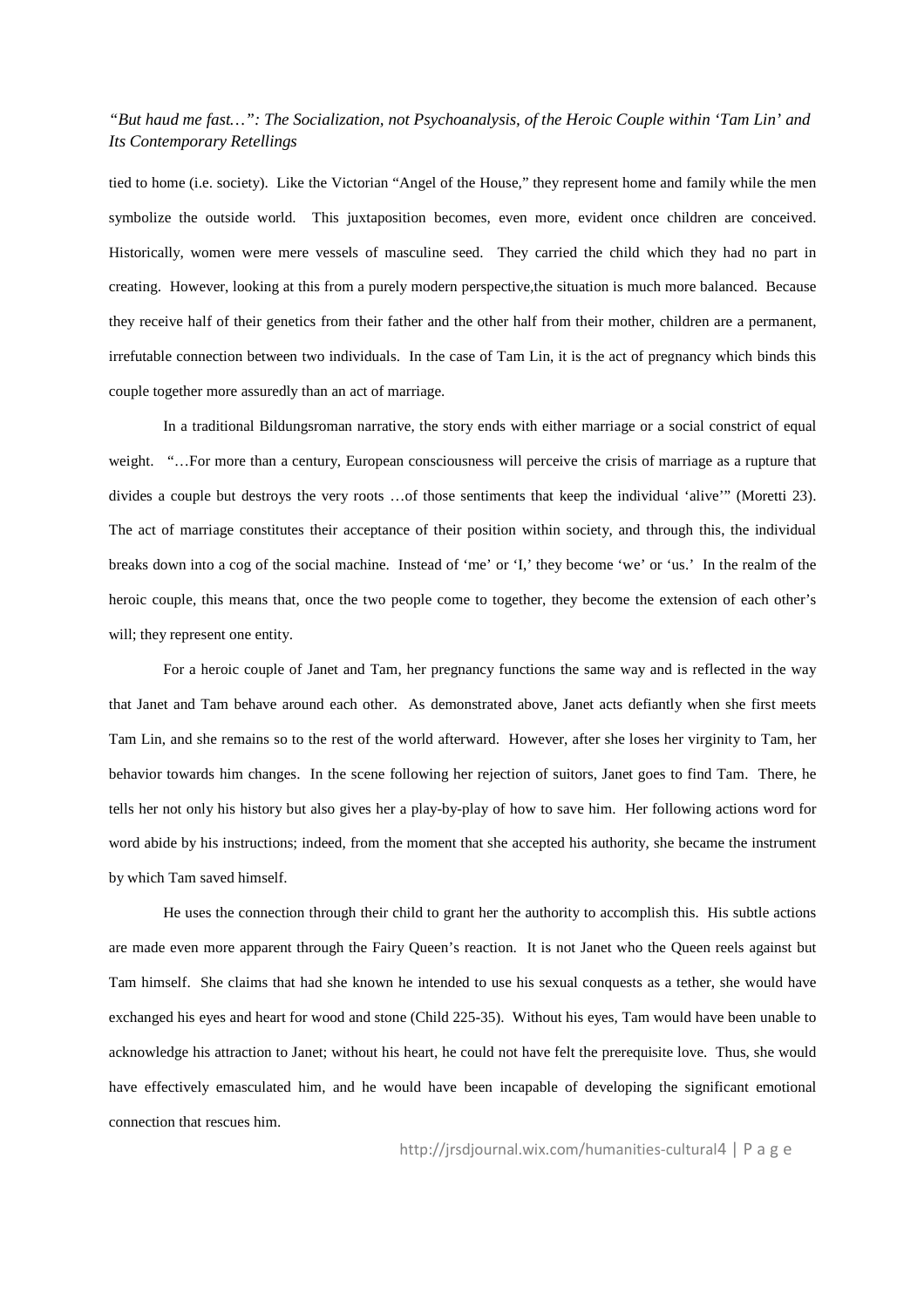Most of the modern retelling have done away with the pregnancy subplot. However, they continue to utilize the ways in which external factors inform on the internal core relationship. The pregnancy in the original ballad both bound the couple and facilitates the resulting action. Without this aspect of the plot structure, authors have highlighted those other aspects of the plot that call for an external/internal social binary. Furthermore, to present a complete picture of the socialization of the heroic couple, I have included one retelling set in a historical setting (*The Perilous Gard*) and one contemporary (*Fire and Hemlock*). The aspects utilized within these retellings are reflective of their corresponding time periods.For *The Perilous Gard* by Elizabeth Marie Pope, the dynamic choice between one set of social expectations over another lies at the heart of its conflict.Both the Tam and Janet of this novel act as bridges between two states of being. For Kate, she moves between two society's expectations: Elizabethan and Fairy. Not an official part of either society, Christopher suffers at the edge of the world and the realm of death, and for him, Fairy is a transitional stage between the two. It takes a physical act to defeat the Queen. In contrast, *Fire and Hemlock* by Diana Wynne Jones handle the connection between the couple very differently. Instead of a more physical representation like Pope's retelling, this novel takes a more cerebral approach and focuses on the story-telling aspect of the ballad. For this variation, the connection between character and author is explored and becomes representative of the writer's process.

#### **III. The Perilous Gard- A Faerie Cultural Study**

As stated above, *The Perilous Gard* takes place in the historical era just before the reign of Queen Elizabeth I. The politics of the age are more of a fringe concern, and while it drives certain aspects of the plot, it becomes overshadowed by those of Fairy. In this novel, the Janet character is called Kate Sutton, and her Tam is known as Christopher Heron. Both are of them are of the nobility; Kate is an exiled lady-in-waiting to Princess Elizabeth and Christopher is the younger brother of an advisor to Queen Mary. However, Christopher, because he feels responsible for the disappearance of his niece, starts the novel rejecting the external world while Kate, due to the inference of a younger sister, is forced away. Since Queen Mary is dying, Kate knows that her exile is not permanent while Christopher intends for his to only end with his death. This slight variation in their circumstances allows Kate to function within their relationship as a link to Elizabethan society. However, without the addition of the nature-worshiping Fairy Folk civilization, the similarities between their situations would have kept them apart.

http://jrsdjournal.wix.com/humanities-cultural5 | P a g e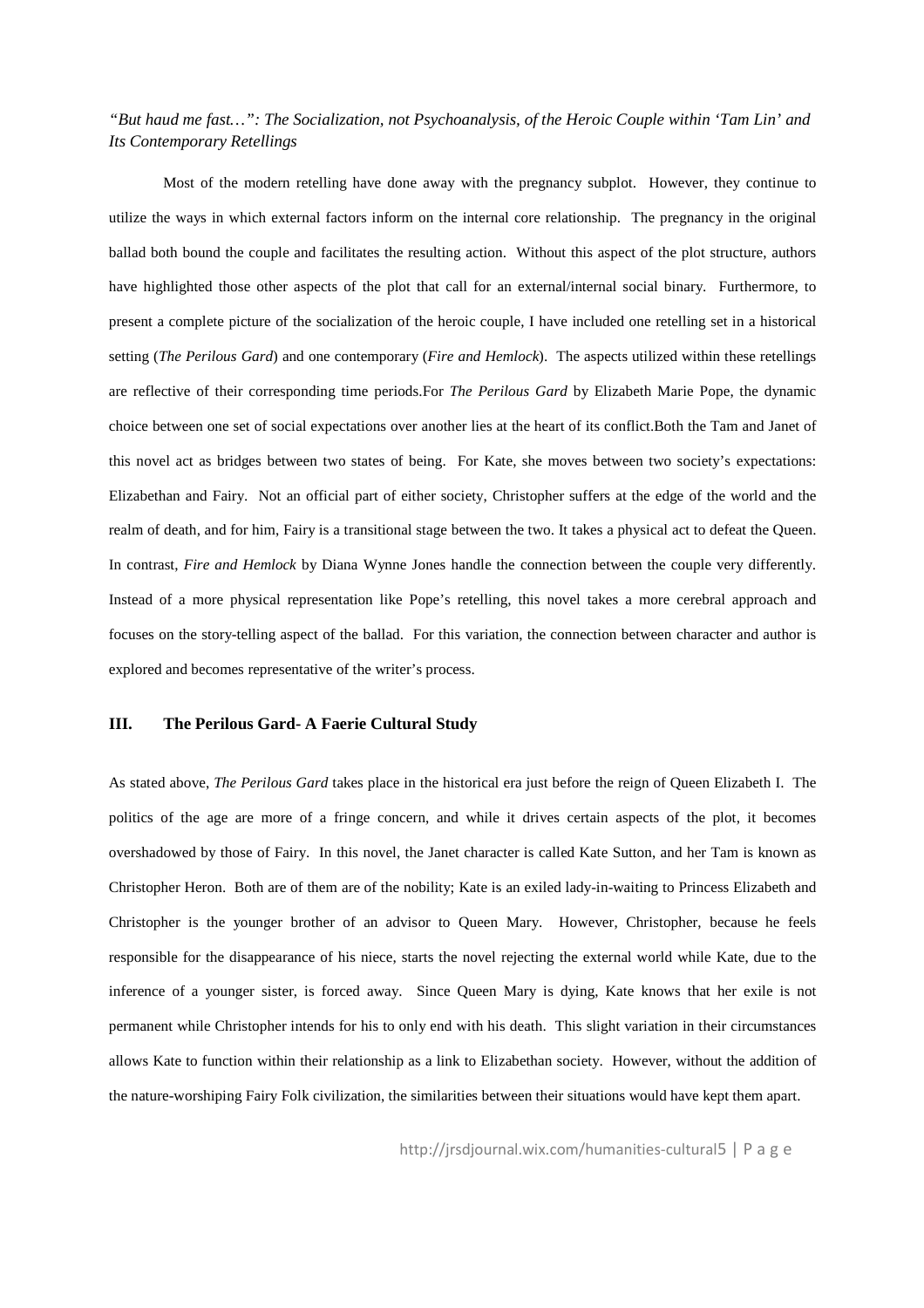Indeed, unlike the Ballad itself, the Fairy Folk take a much more active role in the development of this novel's plot. Thus, the description of the structure and norms of this social group are invaluable in a discussion of those relationships which develop within their confines.As John Stephens states, "A capacity to move attention from the local to the global requires not only an understanding of a particular ecosystem but a willingness to think beyond oneself and one's own immediate environment and interests" (209). In other words, to understand the broader implications of a social condition, one must first describe how the primary community functions and then impartially discuss what the significance of this set-up is. In the case of the Fairies, this involves an in-depth look at the communal indicators of this fictional society.

With the original Tam and Janet, the Fairies are a fringe threat – something with limited contextual interaction with the characters, but who still poses a danger. The circumstances of both his position within the Fairy Court and how he must be rescued are told to Janet (and the audience) rather than being shown through words. This distances the reader from the action significantly and the very lack of interaction gives the Fairies the appropriate otherworldly aura. However, because of both the length of a novel and the contemporary looking-behind-curtain urge, the natural distance of the language does not function effectively away from the ballad structure. To compensate, Pope constructs an almost-possible Fairy society. Though their potions and herbal remedies are magical in their application, their nature-centered religious rituals, and underground civilization carry a level of historic realism. British holiday traditions have often displayed an element of the arcane. A man made of leaves (The Green Man) is pitched over a cliff into the sea, for example. Men made of straw are thrown into the bonfire on Bonfire Day. It is not much of a leap of logic to imagine a society dependent upon fiery human sacrifices like the teind-payer.

http://jrsdjournal.wix.com/humanities-cultural6 | P a g e Furthermore, the nature aspect of the Fairy Folk becomes even more of a symbol as one examines the trappings of their social status. The expectations of their society are opposite of the Elizabethans. Their communal position is indicated by the naturalness of their possessions and not materialism. "Gold for the maids, and wood for the masters and one bronze bowl for the King of the land, at his death time" (Pope 164). Gold often correlates with affluence, and yet here, wood is the most precious element. Furthermore, the wood bowl lacks adornment while the golden bowls have handles "…shaped like animal heads: geese and asses and swine" (154). Taken with the first quotation, 'the masters' believe that civilization needs no ornate decoration; it simply exists within the natural order. The food that fills the bowl also highlights this point.The old adage that "you are what you eat" labels these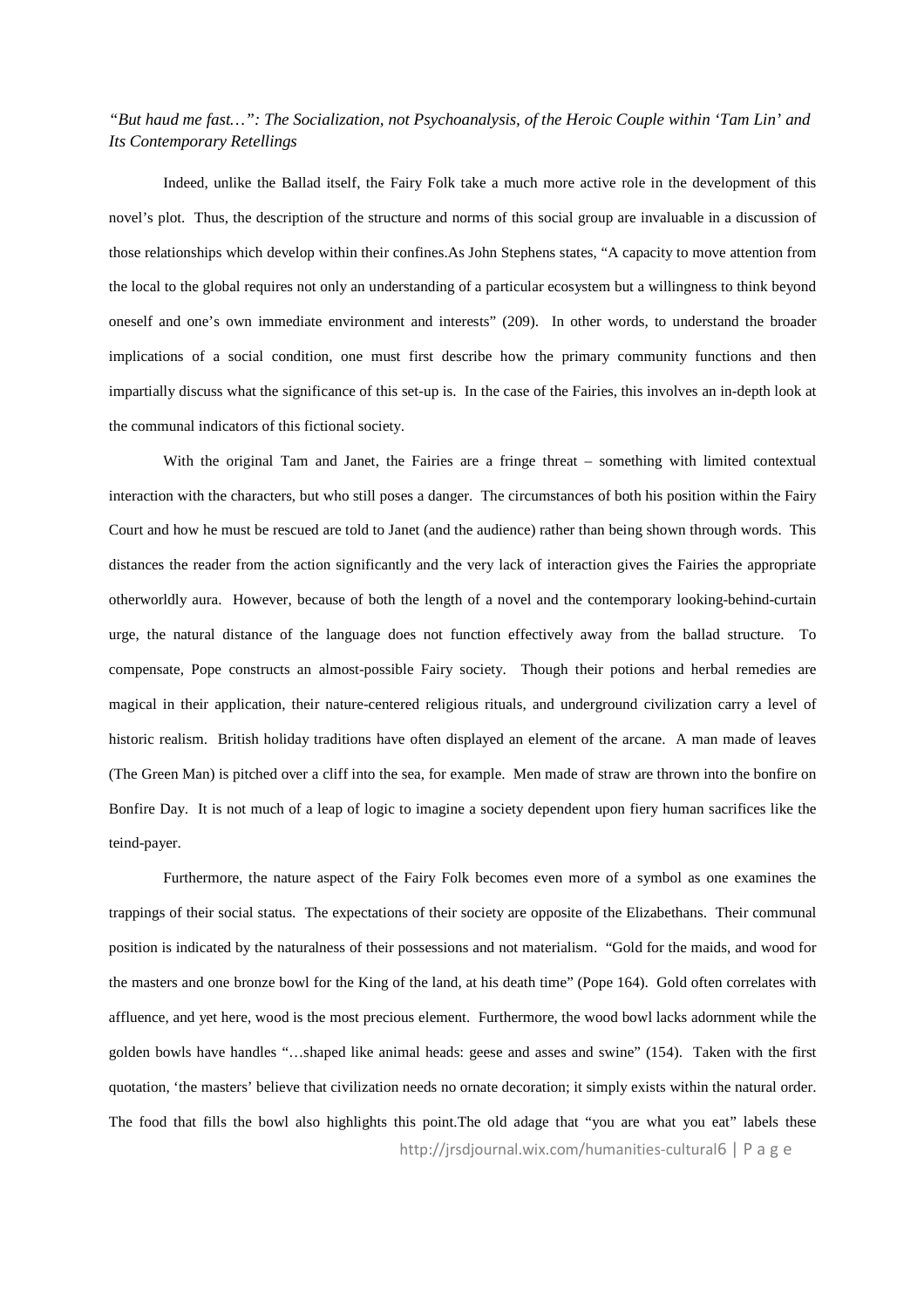differences of culture as the binary of materialism and simplicity. While the Fairy Folk eat "… only a handful of boiled grain, like a fragmentary, sodden with milk and a little honey" (151), the maids are fed "[heaps of] some rich dark meat in a sauce that smelt delectable of wine and sweet herbs" (154). Like Daniel in the Biblical story of Daniel and the Princes of Babylon (Daniel 1), the Fairy Folk view the consumption of 'unnaturally' favored meat as sacrilegious because it denotes an animalistic behavior. This is verified in the maids' actions. "They flung themselves on the bowls with little cries of delight, tossing away the spoons, snatching, gobbling, slavering as they tore at the meat with their fingers and stuffed great chunks of it into their mouths" (154). They do not act like civilized creatures but gluttonous beasts without thought or manners as evidenced by their 'tossing away the spoons' (a symbol of decorum) and adjectival words for eating. There remains no sense of society or community but what is overridden by selfishness. In this society, materialism correlates with an animalistic nature, and this kind of disposition lacks the capability to understand reality. Indeed, they are too weak mentally to handle life underground – the ultimate way to commune with nature. Thus, the maids are drugged into situation unawareness, clothed in the skins of animals and left grunting in the dark at the end of the day.

The undercurrent of this civilization is the weight. The Fairy Folk view their connection to nature is the most important aspect of their lives. They eat grains (a naturally occurring food), they use wooden utensils and wear greens and browns (what scholar Martha P. Hixon calls "the color of nature and new growth" (*Tam Lin* 73)).Nature is often associated with freedom or, at least, a lack of social restrictions. Conversely, this is not the case here. To join the society of the Fairy Folk even as a drugged maid is to simply exchange one set of norms for a more ritualistic set of rules. The dark edge of this existence is very readily apparent. Beyond the slave labor, this culture is dependent upon literal human sacrifice. Every seven years, they must have a young human throw themselves onto the fire. Most societies have their necessary black secrets, but they either remain unacknowledged or are rationalized away. The Fairy Folk are no exception. "All power comes from life, and when that life is low in the land and the people, they must take it from one who has it, adding his strength to their own, or perish. That is the law which the gods have laid on us, and they themselves cannot alter it" (208).

http://jrsdjournal.wix.com/humanities-cultural7 | P a g e For them, a teind is an act of transference. During times of draft or famine, the life energy of the world – both natural and social – is lacking. To fill that emptiness, they believe that they can take the life of a person and distribute it to the world. They are aware of the cost and the blackness of the act, but it is "...the law [which] ...they themselves cannot alter." This awareness presents itself as the constant weight of "…the tons and tons of actual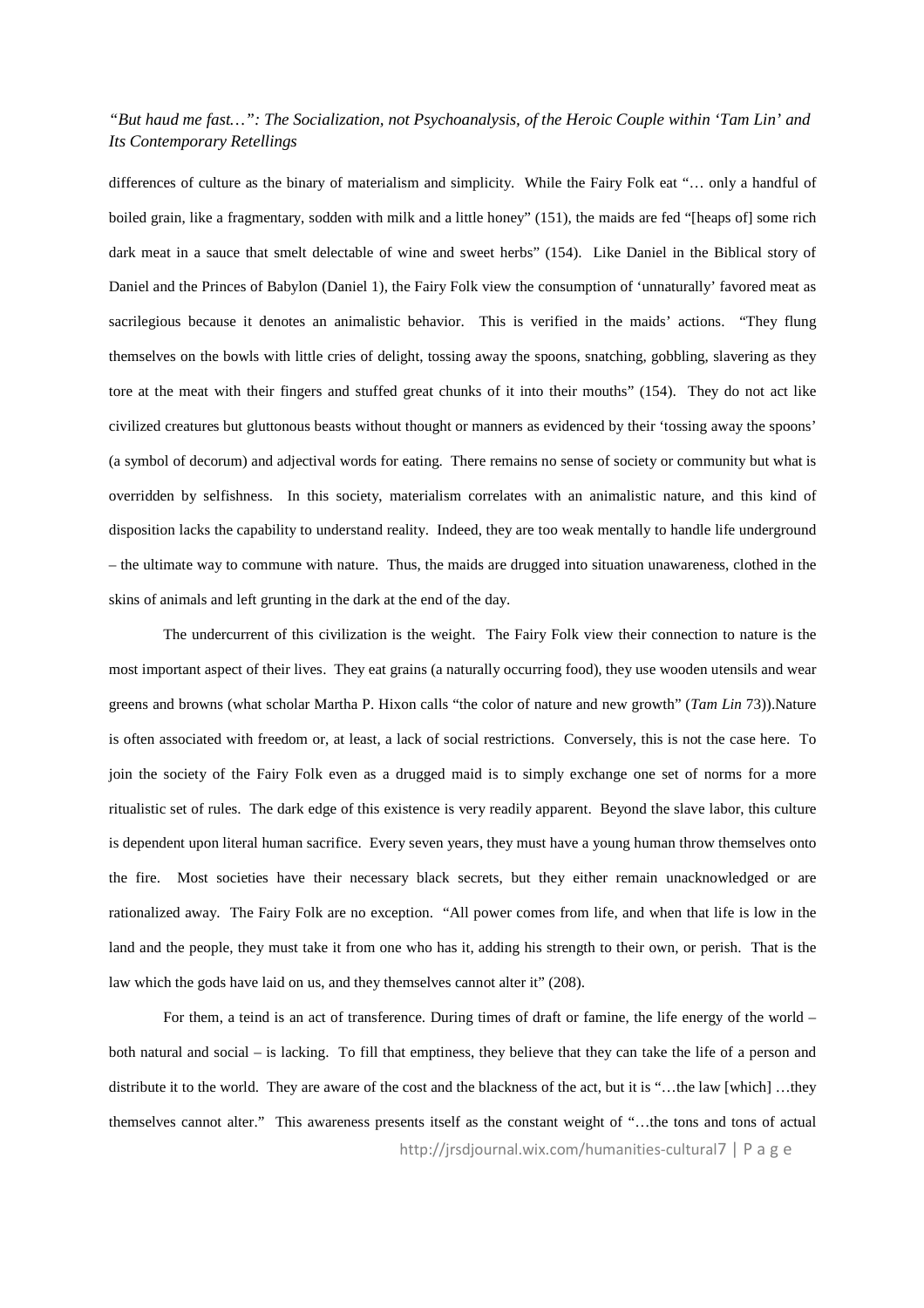earth and stone lying above her, closing down on her, shutting her in. It was like some suffocating dream of being buried alive, or rather it was like the moment of awakening from that dream to find that it was true" (160). Though they are used to the pressure, the Fairy Folk have moments of weakness. They stumble or collapse under the weight; however, they view it as the personal price they pay for maintaining their way of life.

For Kate and Christopher, these idiosyncrasies – the weight, the drugging of the maids, the food bowl social markers - serve as physical reminders of their transitory states. Psychoanalysts would state that this is a natural element of story-telling; the external world acts as a magnifying glass, illuminating the characters' personalities. However, these indicators are social constants for the Fairy Folk. All meals are conducted the same way. Every seven years, there will come a teind. Rather than viewing these aspects of the world-building as bringing forth hidden personal depths, it is signaling how well these characters are assimilating to their new social circumstances. Christopher and Kate are both outsiders to the Fairy culture; however, one has a greater chance of 'fitting in' than the other. This opportunity of integration works in direct contrast to what binds this couple together: rural ambitions.

Christopher is waffling between death and the manner but is not a recognized member of the community.Like the maids and the masters, his social position is indicated by his food and utensils. He is fed in a bronze bowl. As an unnatural metal, this clearly broadcasts to the Fairy Folk that he is not one of them. However, he is fed the same food as the masters: grain mixed with milk and honey. This places him in a position of greater public value than the maids because he was given the more socially acceptable victuals. This discrepancy between the bowl's material and its fare represents his isolation. He is no longer considered a part of Elizabethan society in the eyes of the Fairy Folk, and yet he is also not part of their civilization. His lack of social interaction is to be expected because,by their social standards, he is already dead. For the nine weeks before Halloween, he is separated from everyone, and is prepared (or brainwashed) into throwing himself into the fire:

The 'death service' was what they called it long ago when the King of the land did it. To their way of thinking, he *was* dead from the moment he entered this place, or at least, couldn't be treated as if he were even in the world any longer. Everyone was strictly forbidden to touch him, and nobody was allowed to speak to him except the Guardian of the Well (172).

http://jrsdjournal.wix.com/humanities-cultural8 | P a g e The Guardian of the Well functions as the death figure of the novel and his strongest skill lies in his ethereal persuasion. Language plays a large part of the socialization process. Through it, the members of a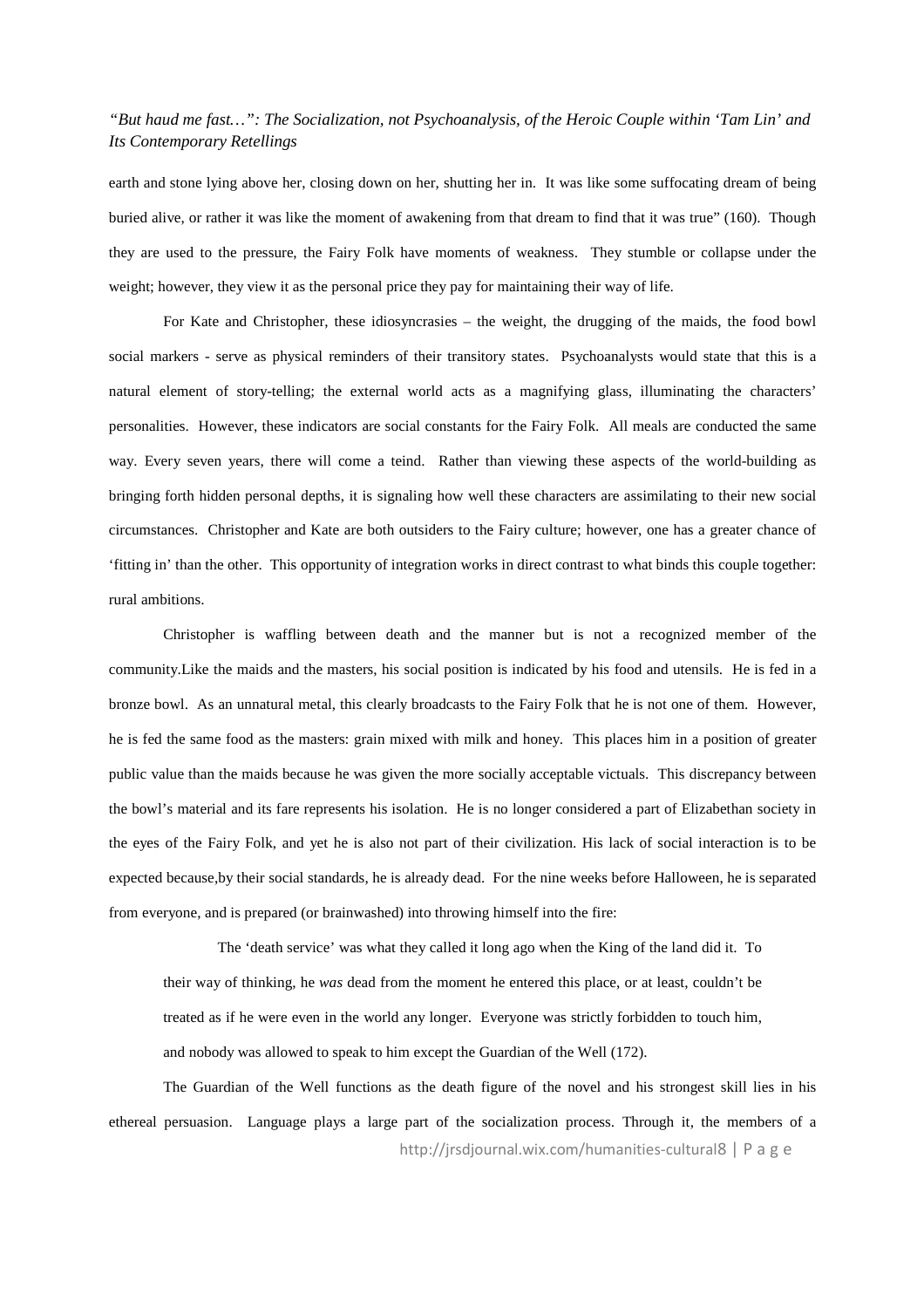community not only recognize other members but also develop their own social identity. As Christopher's only socially acceptable contact, the Guardian seeks to develop a strong enough bond that Christopher will identify with his position and enact his collectively assigned duty: to die. Unfortunately,(from the Fairy Folk's perspective), the Guardian is not his only social contact.

After she is drafted into the Fairy Folk society as a maid, Kate makes a point of maintaining her upper-class Elizabethan dignity. First, she refused to be drugged, and defies the Lady (or Queen) by telling her "…why should your land be any more dreadful to me than it is too you?" (137) By laying down this gantlet, Kate is effectively declaring her sensibilities as equal to the greatest of the Fairy Folk. She will not be a wilting maiden, and though she feels the weight, she endures it on her own.Second, while the other maids ate like animals, she remembers her manners. "She picked up her silver spoon and began to eat: slowly and with the attention he her manners" (155). She is not only declaring to herself that she is different from the other maids, but also to her Fairy masters. It is these beginnings that convince them to begin teaching her their ways. Yet, though she is moving up in this new world, she still maintains a connection to her old life. Though she functions as Christopher's tie to the upper world, she is also keeping her old way of life fresh in her mind through their strange conversations.

Rather than the romantic drivel that is often associated with the heroic couple, Christopher and Kate's discussions are remarkably unsentimental. Indeed, the conversations between Kate and Christopher are characterized not by words of love but by practical statements about draining fields and "Manure, good plain dung. You take those water meadows at the manor ..." (185). Christopher even goes on to describe their relationship in similar terms. "You know how it is with me, Kate. I've been going to waste all my life, like the manor. It's not bad land, but it's too heavy and if the dead water backs up in it – "(279). The fact that this scene is enacted during a marriage proposal brings the lack of romanticism into sharper focus. Nonetheless, because the manor is the main focal point of most of their interactions, it represents their ambition to make a place for themselves in the upper 'human' world. Indeed, draining fields, the manor itself, and dunging are all indicators of a rural society. They require action and manpower; in short, they necessitate both life and social position. It is these concerns which hold Christopher within this world as Janet held Tam.

http://jrsdjournal.wix.com/humanities-cultural9 | P a g e The tend scene functions as a more intense variation of these preliminary debates between farming techniques and Christopher's death service. Even though Christopher clearly loves to talk about his dreams for the manor, it is a struggle to maintain his focus during his existential preparation for death. In essence, the Fairy Folk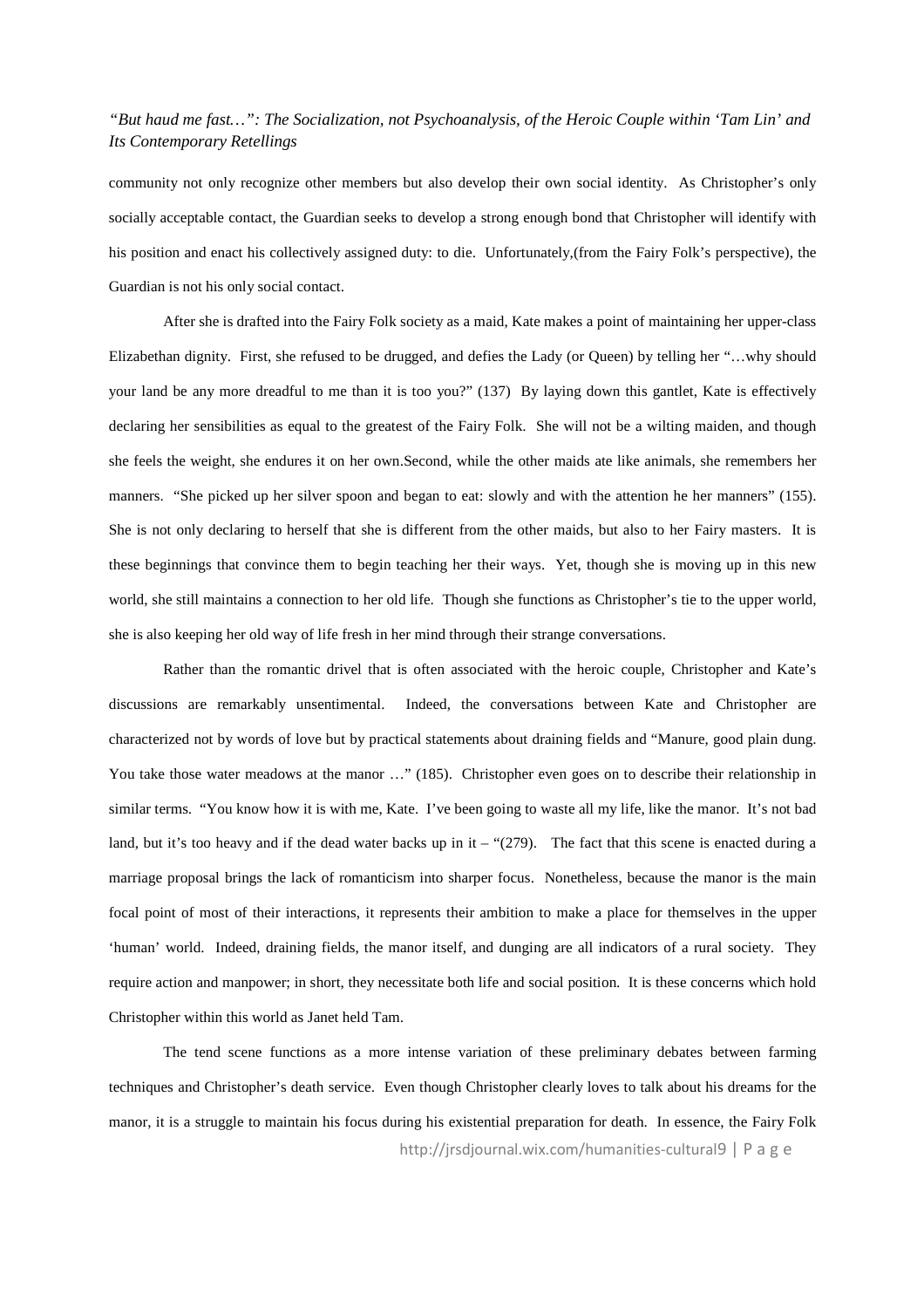do not simply want him to die, but to give up being himself. "Think. Will you keep the strength of your body, the force of your will, the power of your mind, the courage of your heart, or will you give them up to us, and be nothing?" (237) To truly become a sacrifice, there must be no part of Christopher left. Even what he wears during his final ritual becomes symbolic of what he must throw away in order to fulfill his role within this society. Christopher is decked out in gold and rubies to the point that he is even wearing a golden mask. As stated earlier, gold is not cherished by the culture of the Fairy Folk. Instead, it is symbolic of the materialism and lack of refinement of the Elizabethan society. During the final stage of the tend ritual, Christopher must throw away his clothes and jewelry and become "nothing." This act is not only practical (fire  $+$  gold  $=$  a messy body) but also symbolic of throwing away his last connection to his former life. Without Kate's constant reminder of his ambitions, Christopher might not have thought twice about tossing it all away. However, because they had, he is "…rigid as if [he] were locked in the grip of two equal and opposing forces, contending together, neither able to break free of the other" (243). These two opposing forces are conflicting social expectations. On the one hand are his social wants (i.e. his rural ambitions which includes marriage) and the other is his social duty (i.e. to sacrifice himself for the betterment of others). These are natural conflicts; what people want is not always what people should have. Still, in this case, it is a crippling struggle because one's biological imperative includes a lack of enthusiasm for death. Ironically, it is another biological imperative that snaps him out of his internal stalemate: food.

Throughout Christopher and Kate's conversations, food has been a re-occurring theme. This fits into the aesthetic symbol of the manor for what is a manor house but a gentry farm? And what is the point of a farm if not for sustenance? Yet, what is more, interesting about this final tempting of Christopher is that the Fairy Folk encourage appearances which defy their established social norms to win his cooperation. They suggest that he is dressed in "gold and precious things like one of the gods" (246). This encourages him to consider himself above present company when, in reality, gold has been an indicator of the lowest social caste. This slip of the tongue harkens back to the essentials of the original ballad. Tam is only free to leave after he turns into something culturally repugnant to the Fairies- a cold iron rod (Child 170). Here, they are simply stating something false – that gold indicates godliness to them. Like Janet, Kate is the one who dives into the truth of the matter by telling Christopher that he looks "… like a piece of gilded gingerbread, that's what you look like, one of those cakes they

http://jrsdjournal.wix.com/humanities-cultural10 | P a g e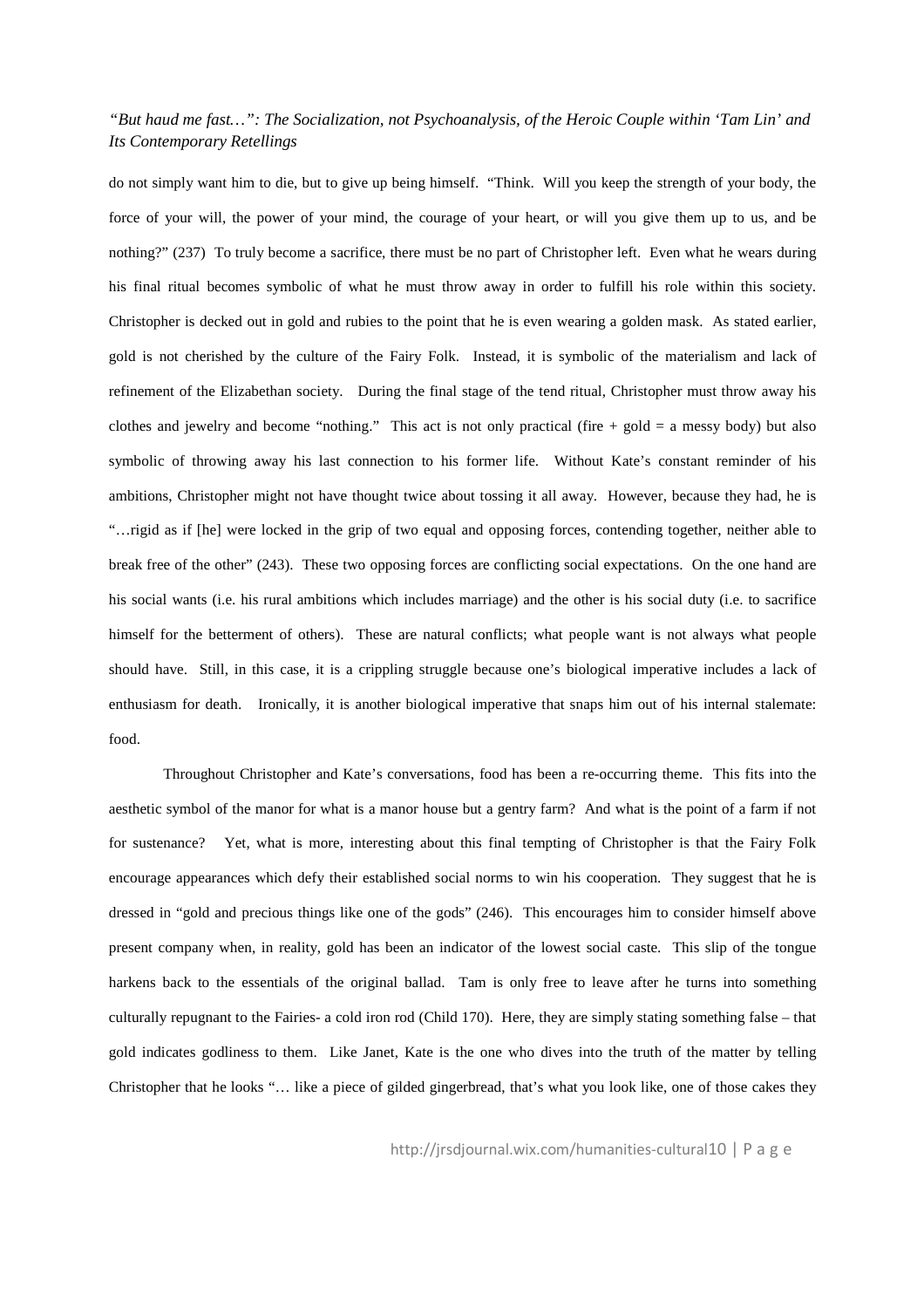sell at the fair!" (246). This act of deception illustrates the final moral of the novel; whether for good or ill, defying social conventions (even unintentionally) causes them to dissolve.

#### **IV. Fire and Hemlock – The Author/Character Dynamic**

In Diana Wynne Jones's *Fire and Hemlock*, the heroic couple Polly Whittaker and Thomas Lynn, unlike Christopher and Kate, is characterized by the cerebral rather than the physical. They met at a funeral when Polly is ten and Tom is a youngish man. There, they tell stories about themselves in which Tom is a hero called Tan Coul and Polly is his assistant called Hero. Though it can be argued that story-telling is an internal practice, it functions within society on an external level. Whether through writing or speech, telling is synonymous with sharing, and it is during this process that social groups are established. In the case of Polly and Tom, it is what forms their connection as a couple.

The writing process is unique to each writer, and can involve some very personal steps. However, there are certain aspects of the process that are foundational. First, they must brainstorm for ideas and story narratives. Second, they need to research similar stories and concepts. Next, they begin to tell the tale, which includes editing and critiques. Finally, they let go and work towards bringing it out into the world (i.e. publication). The relationship between Tom and Polly follows this basic pattern. At the funeral, they set out the parameters of their story. They choose names, decide on their general purpose (to become heroes), and establish their home life as Thomas Piper (ironmonger) and his assistant. Over the course of years, Tom sends Polly 'necessary' reading material (books like a collection of fairy tales and the *Three Musketeers*) and shares further ideas for stories and characters. As Polly becomes more and more involved with writing down her tales, Tom gives her feedback (sometimes harshly), but encourages her to dig deeper into her story's possibilities like a professional editor. This progression of their relationship becomes more significant as they move towards the final, foundational stage: letting it go. Jones explores both the stagnation of the coveted work and the freedom of its release into the wider world. Unlike Pope's novel, Jones is much subtle in her adaptation. Not only does this lead to a wildly different solution in the finale but also in her handling of the fantastic.

In Jones's opinion, reality and the fantastic are not mutually exclusive; instead, the imagination augments the mundane and clarifies life situations."Fantasy is very important part of how your mind works. People trot out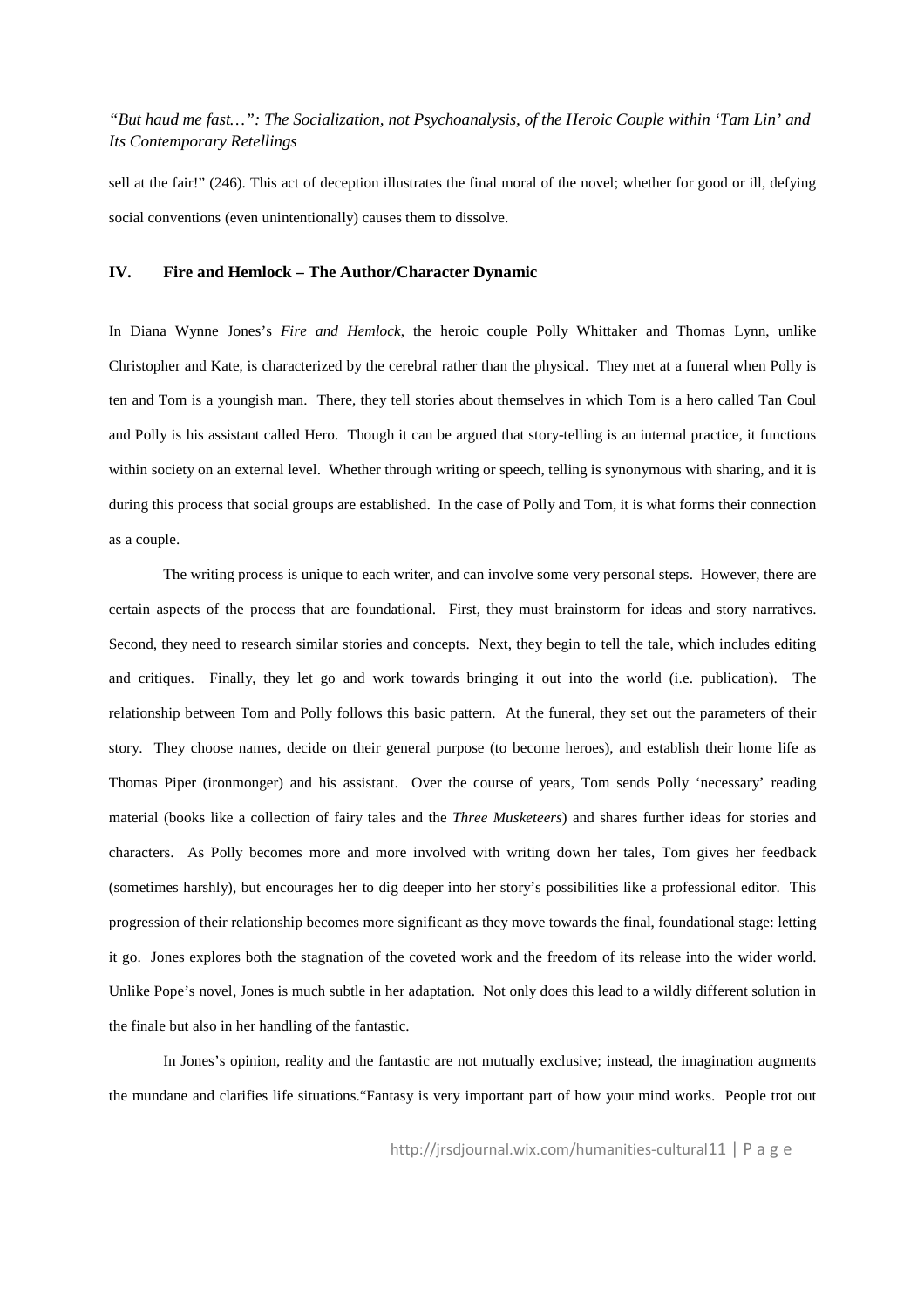the truism that man is a tool-making animal, but nobody pauses to think that before a caveman could make a stone ax or obsidian arrowhead, he had to imagine it first" (*Answers* 131). She further elucidates that imagination and "matters that dealt with in fairy tales or myths (magic)" are "functions of the right lobe of the brain" (129). The significance of this lies in the problem-solving processes of the human mind. A human, most particularly an author, exists on multiple planes of awareness. On the standard level of 'reality,' people live their lives and deal with normal issues. The realm of the imagination happens nearly simultaneously with reality. It helps them calculate probabilities of success on mad ventures, and to think ahead in the middle of a conversation. For authors, this helps them live several lifetimes as their characters during their one. In actuality, it is the magic functions of the brain that keep society evolving.

In *Fire and Hemlock*, Jones gives these right and left operations new names: the Now Here of reality and the Nowhere of the imagination. They appear on the side of two spinning vases in front of Hunsdon House, or the home base of the fairies of this novel. In reality, each vase simply reads as "Nowhere," but as they turn, their words shift around to read several different phrases: Nowhere, Now Here, and Here Now. In the time it takes them to spin, the planes of awareness have changed even in this small way. Martha P. Hixon established the purview of creative planes of existence in her essay entitled "The Importance of Being Nowhere: Narrative Dimensions and their Interplay in *Fire and Hemlock*" by stating emphatically that "[the] sphere of the creative imagination in the novel is "Nowhere," the place where seemingly magical things can happen, whereas the ordinary and everyday is "Now Here'" (100). Like with her theory of problem-solving creativity and the real world, these two planes of existence happen so closely together at the same moment that they are almost indistinguishable. This theory is demonstrated early on in the novel as Tom and Polly gazed at a dry pool:

For just a flickering part of a second, some trick of the light filled the pool deep with transparent water. The sun made bright, curved wrinkles on the bottom, and the leaves, Polly could have sworn, instead of rolling on the bottom, were, just for an instant, floating, green and growing. Then the sunbeam traveled on, and there was just a dry oblong of concrete again (22).

The act of seeing beyond the standard expectations is a function of Nowhere, and yet in a blink, Now Here reasserts itself. In this way, Jones comments on authors (heroes) as people who flicker between these areas of perception. Polly even reaffirms this by saying directly after this incident, "Heroes do see things like that" (22). In this way, Jones suggests that this state of dual being is not just universal but natural.

http://jrsdjournal.wix.com/humanities-cultural12 | P a g e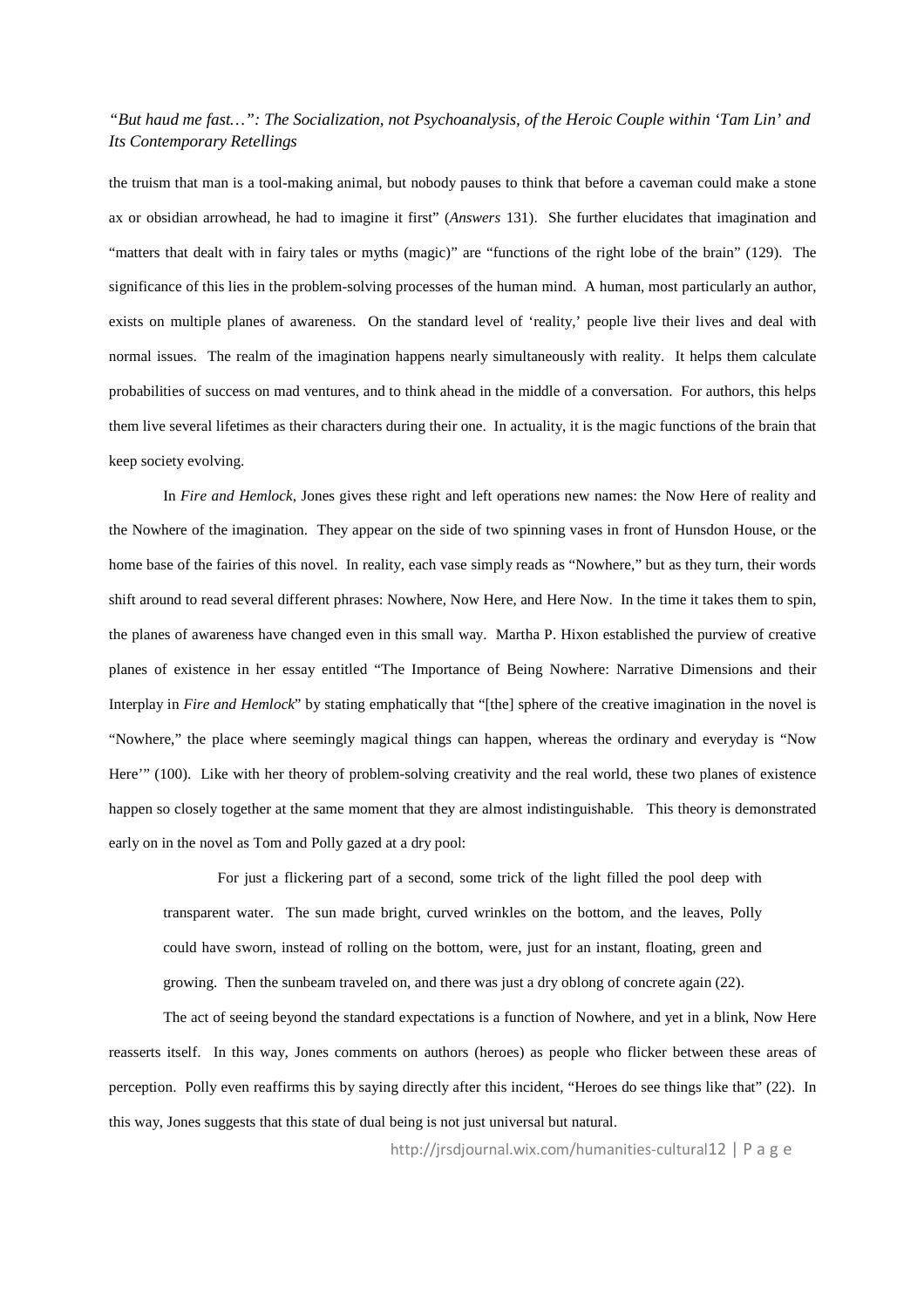Nowhere is where Tom and Polly meet, but it is Now Here where he prepares her for their meetings. He does this by sending her a great many books of fantasy and literature, and then commenting on her writing progress. The writing of fiction is naturally intertextual; no story grows up out of nothing. What constitutes texts is not simply literature, but also photographs, music, and other indicators of time and signification. Moreover, what constitutes intertextuality is that "the texts referring to each other illuminate each other" (Yamazaki 113). The significance of a single contributing text cannot overshadow the power/meaning of the itinerary texts as a whole. Thus, the work of balancing texts and creativity is the author's main challenge; the act of taking too much from any one text or too little causes the whole novel to lose credibility. Some of Tom's harshest criticism to Polly came after she read *Lord of the Rings*, and suddenly Tan and Hero were searching for an evil ring instead of questing for something more unique. "No, it is not a ring. You stole that from Tolkien. Use your own ideas" (192). *Use your own ideas* suggests that there is, in fact, an original idea. Still, it has to be said that it is only the configuration of old ideas that is new or fresh, and it is this intertextuality that represents the Social Conversation of fictional interpretation.

For Tom and Polly, this level of intertextuality is not simply to improve Polly's skills as a writer but to also show her the reality of their own situation. Tom, like all the other variations of Tam Lin, is still intended to be a tithe to hell. His death will allow another fairy- The Queen's consort - to renew his life. Unlike Tam, he cannot tell her directly about it. To make up for this lack, he sends her those novels and stories which can shed light on his situation. Unfortunately, stories are subject to interpretation and are therefore unreliable for conveying such specific information as Polly was sure to tell Tom once she found out. "Well, you should have told me! I can't help if you don't tell me anything, can I?' 'I sent you enough books about it!' 'That's not the sa- '" (368). The truth was that as long as she remembered him long as Polly remembers him and writes stories about him – holds onto to him mentally- he is safe. The trouble is that she cannot hoard him like a dragon over gold; he is not hers but is a part of Nowhere. Thus, he belongs to the world of readers. At the moment she tries to keep him to herself, Polly loses her ability to write about him at all. She forgets him, and the stories she already wrote about him were lost.

http://jrsdjournal.wix.com/humanities-cultural13 | P a g e This is represented in the novel as the changed tales within the book *Tales of Nowhere*. Originally, this was a collection of tales told by her characters: Tan Coul, Tan Thare, Tan Hanivar, and Tan Audel. These characters have special abilities and have helped Polly as Hero with her hero business. Years later (and at the beginning of the novel proper), this same book's tales are different than she remembered. This discrepancy reveals two things. One, those authors carry inside them two sets of memories: one of the real world and one figuring her imagined lives.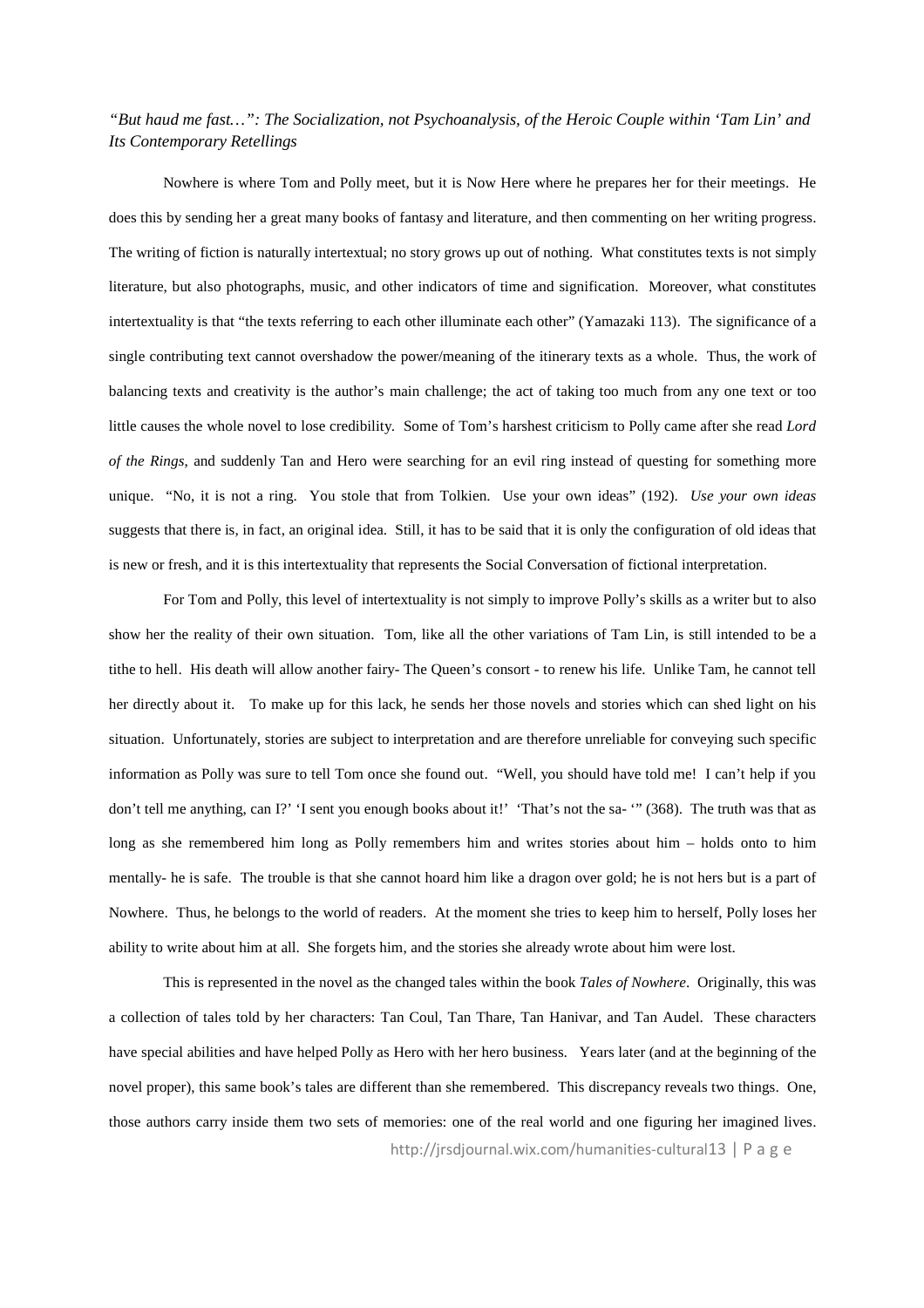Two, that if she had forgotten any part of either lifetime, then "… it was because of something dreadful she had done herself" (5). Her act of possessive forgetting (which it takes nearly the entire book to remember) causes both a personal loss and a social one. Though she lost connection to her characters, it is her readers who suffer unknowingly because they will never meet them at all.

Indeed, if an author stops writing about a character without seeking publication for what they have completed, is it not like the story disappears into nothing – or hell? In the world of authors, there are boxes of unfinished stories. In all ways that matter, their characters are dead or lost. However, those who succeed in the writing game also lose control of their characters. They are now in the realm of the readers, who will have their own ideas of what things mean or what holds significance. This is the case of Polly and Tom. The harder they try to control the story or keep it for themselves, the faster they find it slipping from their fingers.

Unlike most Tam Lin variations, it is not the act of hanging on that rescues Tom. Instead, Polly must do the opposite. In the final scene, Tom and Mr. Leroy (the Queen's consort) fight for the right to not be the tithe, and it is during this scene that Polly realizes that she has to let Tom go emotionally. "So the only way to win is to lose, I'll have to lose" (413). The more Polly tries to hang onto Tom, the quicker she pulls him down into nothingness. He cannot grow with that weight. It is in the hands of readers that stories gain fresh, renewable life. It is through their interest and interpretation that academics, scholars and fans find the shifting significance of a layered text, and broaden the perspectives of later readers. However, this does not mean that Polly and Tom must part ways forever. She is still his author, and he her character. There is alwaysNowhere – the place of new stories. Polly summed it up perfectly when she said, "If two people can't get together anywhere- "(420), then it must be Nowhere. Diana Wynne Jones confirms this in her essay entitled "The Heroic Ideal: A Personal Odyssey," by saying that, "…though a relationship was possible between Polly and Tom, such a relationship is only likely to be maintained through continuing repeated small acts of heroism from both" (98). These acts of heroism can only amount to future situations of growth and stories freely shared with the community.

#### **V. Conclusion – Summations and Implications**

Polly and Tom, Christopher and Kate, and Tam and Janet are all couples who are defined by the plot. For Tam and Janet, it is their status as an expecting couple that allows Tam to reconnect with the human world and defeat the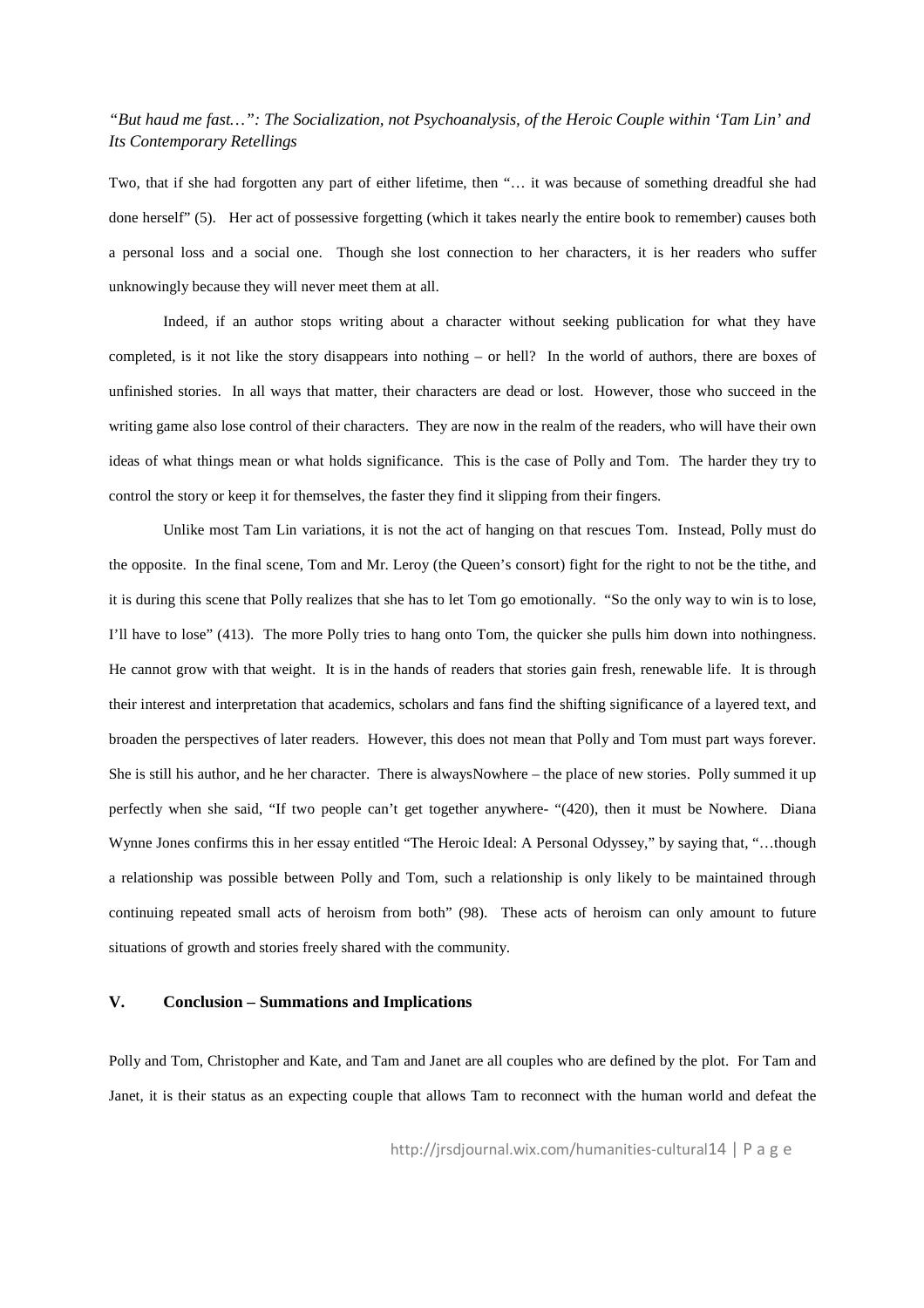Fairy Queen. Kate tethers Christopher to Elizabethan society by reminding him of rural progression and social disorder. Polly and Tom explored the land of social imagination –Nowhere- and found that one can only hold onto stories that one let's go. All of these heroic couples use their connection to each other to achieve those social expectations that would bring them the most happiness. However, do all heroic couples function this way or only those of the 'fairy tale' persuasion? Only the literature can tell. Still, are we not all products of external factors? It has been a proven fact that communal culture – families, regional backgrounds, social expectations – have a strong effect on the development of an individual, and this correlation can only be reinforced by those things that represent contemporary culture values: the stories themselves.

#### **References**

[1] Franco Moretti, The way of the world: the bildungsroman in European culture (London: Verso, 1987).

[2] John Stephens, Impartiality, and attachment: ethics and ecopoiesis in children's narrative texts, International Research in Children's Literature. 3(2), 2010, 205-16.

[3] Vanessa Joosen, Fairy-tale retellings between pedagogy and art, Children's Literature in Education, 36(2), 2005, 129-39.

[4] Francis James Childs, English, and Scottish ballads. Vol. 1(Boston: Little, Brown Company; 1857),114-25.

[5] Elizabeth Marie Pope, The perilous guard (Boston: Houghton Mifflin Company, 1974).

[6] Martha P Hixon, Tam Lin, fair Janet and the sexual revolution: traditional ballads, fairy tales, and twentieth- century children literature, Marvels & Tales, 18(1), 2004, 67-92.

[7] Diana Wynne Jones, Fire and hemlock (New York: Greenwillow Books, 1985).

[8] Diana Wynne Jones, Some answers to questions (formerly the profession of science fiction), in Charlie Butler (Ed.), Reflections on the Magic of Writing,(New York: Greenwillow Books, 2012), 115- 33.

[9] Martha P. Hixon, The importance of being nowhere: narrative dimensions and their interplay in fire and hemlock, in Teya Rosenberg, Martha P. Hixon, Sharon M. Scapple, and Donna R. White (Eds), Diana Wynne Jones: an exciting and exacting wisdom, (New York: Peter Lang Publishing, Inc., 2002). 96-107.

[10] AkikoYamazaki, Fire and hemlock: a text as a spellcoat, in Teya Rosenberg, Martha P. Hixon, Sharon M. Scapple, and Donna R. White (Eds), Diana Wynne Jones: an exciting and exacting wisdom, (New York: Peter Lang Publishing, Inc., 2002), 108-16.

http://jrsdjournal.wix.com/humanities-cultural15 | P a g e